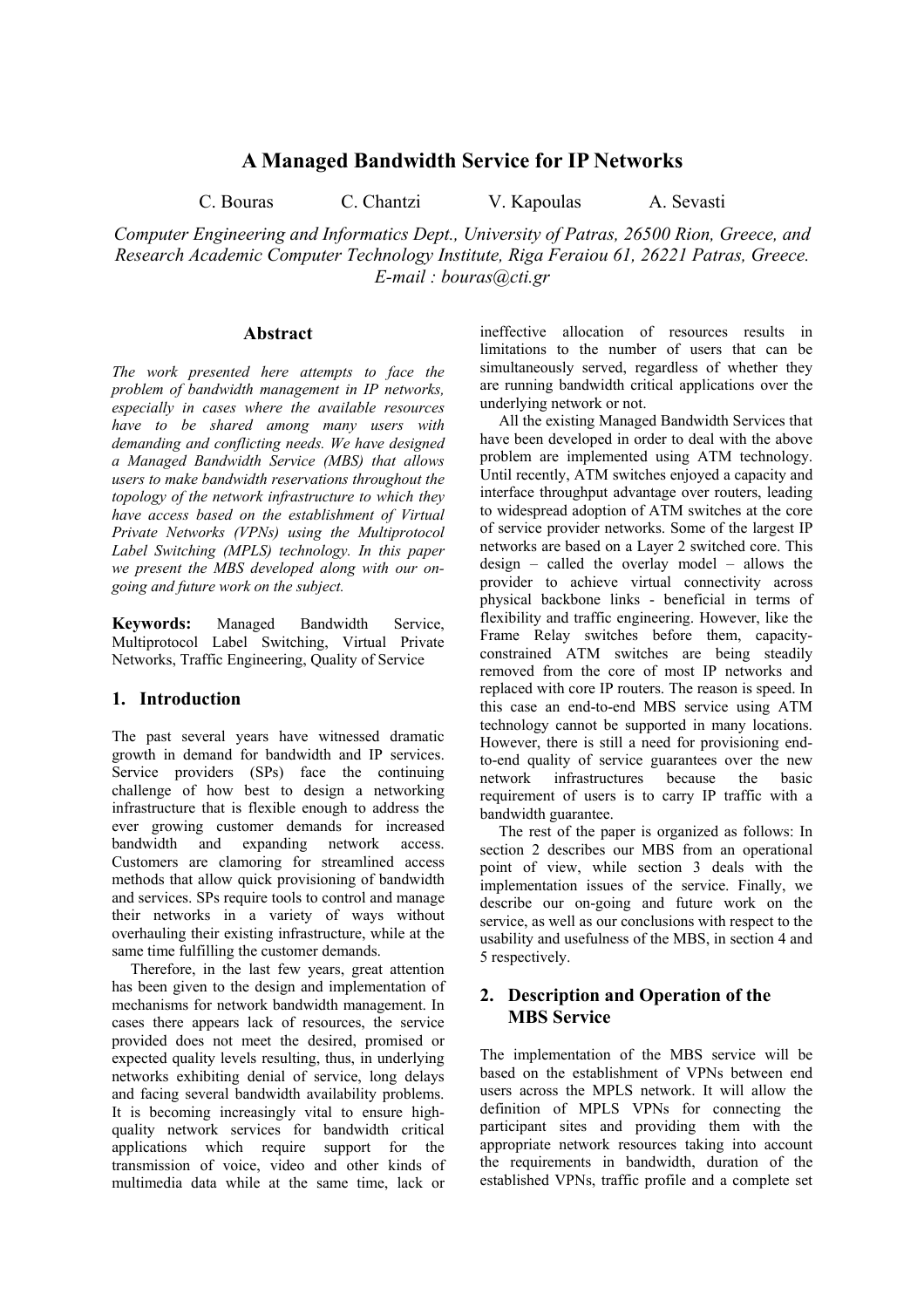of network parameters. The MPLS VPNs will be customisable with management capabilities and performance properties comparable to a dedicated physical network.

Bandwidth reservation will be implemented via the creation of virtual private networks with MPLS techniques between two end users of the network.

More specifically, the user of the network will be able to make a request for the establishment of an MPLS VPN between his site and another site connected to a network node. The service must provide the user with a user-friendly graphical interface for making requests and receiving the system's responses, and the manager with a simple interface for responding to user's requests, presenting and monitoring the network status, and configuring and managing MPLS VPN properties such as the virtual topology, bandwidth requirements of virtual links and VPN membership information.

Before making his request, the user will have to be authenticated to use the service via an appropriate authentication mechanism that must be provided by the service within the user's interface. This way, any non-authenticated users will be prevented from using the service. Hence, in order to make use of the service, the user will have to make a request via the appropriate interface defining the desired features of the requested VPN including the sites participating in the VPN (members of a VPN are described by the member end host's IP addresses and/or the member subnets' network prefixes), bandwidth requirements, and period of time that the VPN will be available to the user. Once the request is submitted, this information will be sent to the network manager who will establish the specified VPN.

After specifying the VPN description, the service manager will submit the request of setting up this VPN. Subsequently, the service application will send the appropriate setup messages to a software application that will run on the router that connects the backbone network to the site of the user that has requested the VPN establishment. The job of this application is to act as a proxy for the setup messages between the application of the MBS service and the routers in the network where the MBS will be deployed. This enables the service application to be executed remotely from anywhere in the Internet.

Continuously, each VPN request will be processed in network routers and if the network can bear the load of the new request for the requested time period, the network will determine the physical path that the user's traffic must follow, will reserve the respective network resources via the signalling mechanism (RSVP-TE) and will establish the VPN through the appropriate procedures. Once the process is terminated, a notification message will be sent to the user and manager of the service. Then, the manager will have to update the service database in order to reflect the current state of the network.

## **3. Implementation issues**

#### **3.1. Admission Control and Path Selection**

As it has been mentioned before, the request data concerning the establishment of the VPN will be sent to the ingress router that connects the user's equipment to the backbone network. Then, it will be determined whether the network can support the specified request taking into account the requested features. Continuously, the path that the user's traffic must traverse will be selected and established using a signalling mechanism, which will make the bandwidth reservations on every link of the path.

All these procedures require detailed knowledge about the network topology as well as dynamic information about network loading. Thus, a primary requirement is the support of a framework for information distribution. This component can easily be implemented by defining relatively simple extensions to the IGP so that link attributes are included as part of each router's link-state advertisement. IS-IS extensions can be supported by the definition of new Type Length Values (TLVs), while OSPF extensions can be implemented with Opaque LSAs (a new class of Link-State Advertisements – LSAs). Each LSR (Label Switched Router) will maintain network link attributes and topology information in a specialized Traffic Engineering Database (TED). The TED will be used exclusively for calculating explicit paths for the placement of LSPs across the physical topology. A separate database will be maintained so that the subsequent traffic engineering computation is independent of the IGP and the IGP's link-state database ([Figure 1\)](#page-1-0).

<span id="page-1-0"></span>

**Figure 1.** LSR Block Diagram [\[3\]](#page-4-0) 

After network link attributes and topology information are flooded by the IGP and placed in the TED, each ingress LSR uses the TED to calculate the necessary path. The path for each LSP will be represented by an explicit route, which is defined as a preconfigured sequence of LSRs that should be part of the physical path of the LSP.

The ingress LSR determines the physical path for each LSP by applying a Constrained Shortest Path First (CSPF) algorithm to the information in the TED. CSPF is a shortest-path-first algorithm that has been modified to take into account specific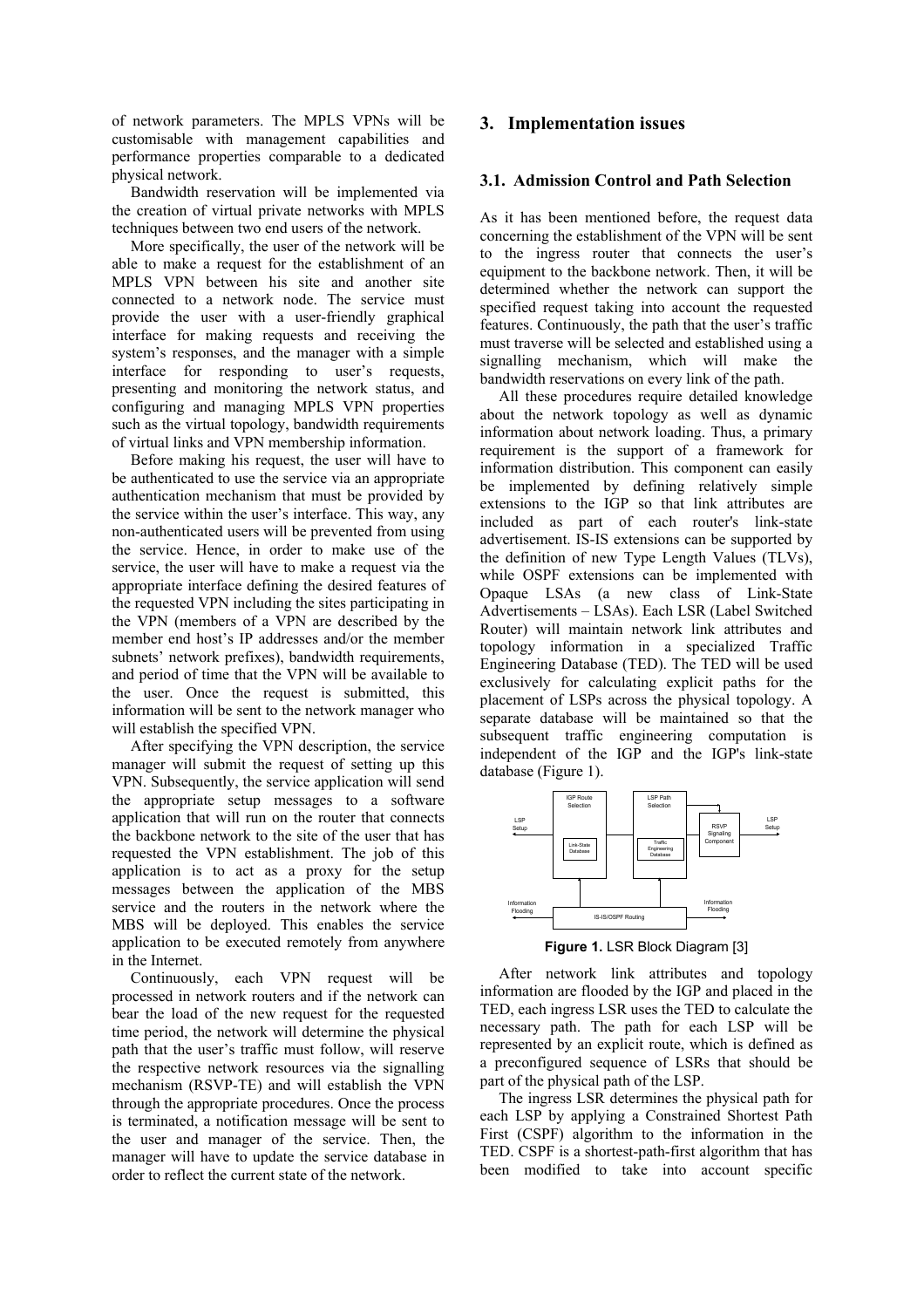restrictions when calculating the shortest path across the network.

As CSPF considers each candidate node and link for a new LSP, it either accepts or rejects a specific path component based on resource availability. The output of the CSPF calculation is an explicit route consisting of a sequence of LSR addresses that provides the shortest path through the network that meets the constraints. This explicit route is then passed to the signalling component, which establishes forwarding state in the LSRs along the LSP. The CSPF algorithm is repeated for each LSP that the ingress LSR is required to generate.

## **3.2. LSP Establishment**

After the path calculation, the respective LSP must be established. In order for an LSP to be setup, labels are negotiated and distributed through signalling messages that LSRs use. Since the overhead of manually configuring an LSP is very high, most service providers will want to automate the process by using a signalling protocol. The signalling protocol will distribute labels and establishes LSP forwarding state in the network nodes selected by the path calculation process that was mentioned above.

The signalling protocol that establishes LSP state across the network plays an important role in automating the whole process. In the design of the MBS service, the signalling component that is proposed to use is RSVP-TE (RSVP extensions for traffic engineering). It provides the mechanism to setup an explicitly routed LSP that differs from the normal path calculated by the IGP and performs downstream label allocation, distribution, and binding on demand among LSRs in the path, thus establishing path state in network nodes. RSVP-TE allows a service provider to dynamically establish LSPs across their network, making the network more responsive to changing conditions while saving time and reducing operating expenses. In addition, it is ideal for use as a signalling protocol to establish LSPs because its soft state can reliably establish and maintain LSPs in an MPLS environment, it allows network resources to be explicitly reserved and allocated to a given LSP, and supports the establishment of explicitly routed LSPs that provide load-balancing capabilities equivalent to those currently provided by ATM and Frame Relay.

Hence, the network will perform dynamic online path calculation for the LSP. The service manager will configure the constraints for each LSP and then the network itself will determine the path that best meets these constraints. Continuously, the forwarding state will be installed across the network using the signalling capabilities of RSVP-TE [\[4\],](#page-4-1) and mainly the following new objects:

• The *Explicit Route Object* allows an RSVP PATH message to traverse an explicit sequence of LSRs that is independent of conventional shortest-path IP routing.

- The *Label Request Object* permits the RSVP PATH message to request that intermediate LSRs provide a label binding for the LSP that it is establishing.
- The *Label Object* allows RSVP to support the distribution of labels without having to change its existing mechanisms. Because the RSVP RESV message follows the reverse path of the RSVP PATH message, the Label Object supports the distribution of labels from downstream nodes to upstream nodes.

Once the LSP is setup, the desired requested bandwidth will then be available end-to-end on the explicit route for the user's traffic. However, it might be necessary to reroute the LSP because of the failure of a link or router along the LSP's path that generally requires that the LSP be rerouted.

It is extremely important that the flow of traffic is not disrupted when an LSP is rerouted. A smooth transition requires support for a concept called *make before break –* the new LSP must be established and the traffic transferred to it before the old LSP is torn down. One of the benefits of RSVP signalling is that it provides an elegant solution to this challenging problem.

### **3.3. MPLS VPN Establishment**

The previously mentioned LSP must be configured on a per-VPN basis. This LSP concerns a bandwidth reservation that the user requests and it is used to forward user's data through the established VPN. In fact, this LSP is a private LSP and its establishment is of high importance in the MPLS VPN architecture. Hence, after the establishment of the appropriate LSP, a VPN has to be established between the users that to communicate.

During the VPN setup the most important configuration step is to provide edge routers with VPN membership information and the globally unique VPN identifier that was chosen by the service application. This information is needed so edge routers can inject packets appropriately into the VPN. The second VPN-specific step is to establish security associations between the edge routers. The security associations are used to provide authentication and encryption of data that travels over the VPN.

Using the membership information, the ingress edge router can correctly identify packets that belong to a VPN. It then injects the packet in the appropriate LSP and tags the packet with the globally unique VPN id, which is added to the encapsulating header at the ingress edge router to differentiate between packets so as to enable per-VPN forwarding and resource management.

In the MPLS VPN architecture [\[1\],](#page-4-2) [\[5\]](#page-4-3) the customer sites are linked with the provider network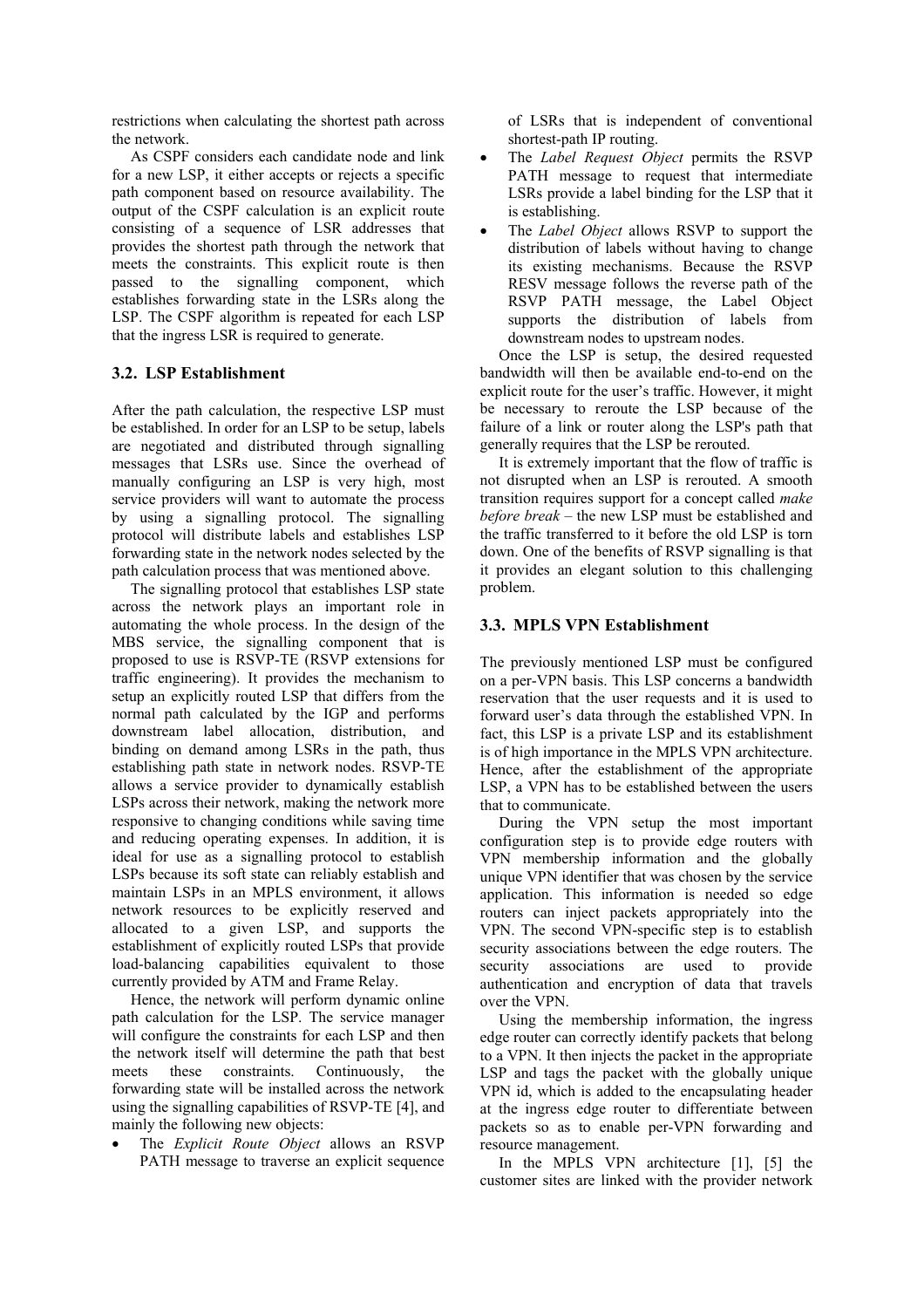via CE-routers. The CE-routers are connected to the PE-routers (Provider Edge routers), which serve as the edge devices of the provider network. The core devices in the provider network (P-routers) provide the transport across the provider backbone [\(Figure](#page-3-0)  [2\)](#page-3-0).

<span id="page-3-0"></span>

**Figure 2.** An MPLS VPN network

The design decisions that must be made in order for the network to be able to support the creation of MPLS VPNs concern the selection of the routing protocols via which the MPLS VPN is established. These protocols include the routing protocol between the PE-routers, the routing protocol between the PEand CE-routers, and the backbone IGP.

In order to enable data transfer between sites attached to different PE-routers, the relevant routing information needs to be exchanged between PErouters. Therefore, it is needed a routing protocol that will transport all customer routes across the provider network while maintaining the independency of individual customer address spaces. The best approach is to run a single routing protocol between PE-routers that will exchange customer routes without the involvement of the P-routers. This solution is scalable as the number of routing protocols running between PE-routers does not increase with increasing number of customers and Prouters do not carry customer routes. The protocol that is most suitable for the exchange of customer routes between PE-routers is Border Gateway Protocol (BGP).

However, with the deployment of a single routing protocol (BGP) exchanging all customer routes between PE-routers, an important issue arises – *how can BGP propagate several identical prefixes, belonging to different customers, between PErouters*. The answer to this question is the expansion of customer IP prefixes with a unique prefix (called Route Distinguisher) that will make them unique (called VPN addresses) even if they were previously overlapping. Therefore, BGP between PE-routers must support exchange of traditional IP prefixes as well as VPN prefixes. Consequently, Multi-Protocol BGP (MP-BGP) is used in the MPLS VPN backbone to carry VPN routes between PE-routers.

In addition, CE-routers need to communicate with PE-routers to which they are connected. The routing protocols that are supported for PE-CE routing information exchange include static routing (recommended for simple VPN sites), RIP (for sites where there are more subnets per site or where the service provider does not manage the CE), BGP and

OSPF (should only be used for extremely large VPN customers).

In conclusion, the MPLS VPN architecture will use BGP in two different ways:

- Multiprotocol BGP can be used between the PErouters for the propagation of VPN routes across the MPLS VPN backbone.
- BGP can be used as the PE-CE routing protocol to exchange VPN routes between the PE- and CE-routers.

#### **3.4. Packet Forwarding**

Provided all the necessary setup procedures are completed, the network will start to forward user's packets. The packet-forwarding component in the backbone network is MPLS. MPLS is responsible for directing a flow of IP packets along a predetermined path across the network, i.e. across the LSP. When the ingress LSR receives an IP packet, it adds an MPLS header to the packet and forwards it to the next LSR in the LSP. The labelled packet is forwarded along the LSP by each LSR until it reaches the egress LSR where the MPLS header is removed and the packet is forwarded based on the IP destination address.

The packet-forwarding process at each LSR is based on the concept of label swapping. Each MPLS packet carries a 4-byte encapsulation header that contains a 20-bit fixed-length label field. When a packet containing a label arrives at an LSR, the LSR examines the label and uses it as an index into its MPLS forwarding table. Each entry in the forwarding table contains an interface-inbound label pair that is mapped to a set of forwarding information that is applied to all packets arriving on the specific interface with the same inbound label.

When an IP packet traverses the MPLS backbone network it is processed at three points in the network: as the packet arrives at the ingress LSR of the MPLS backbone, as it is forwarded by each LSR along the LSP, and as it reaches the egress LSR of the MPLS backbone.

At the ingress of the backbone network, the IP header is examined by the ingress LSR. Based on this analysis, the packet is classified, assigned a label, and forwarded toward the next hop in the LSP. Thus, the packets belonging to the same VPN will be forwarded across the same LSP.

Once the packet begins to traverse the LSP, each LSR uses the label to make the forwarding decision. The incoming interface and label are used as lookup keys into the MPLS forwarding table. The old label is replaced with a new label, and the packet is forwarded to the next hop along the LSP. This process is repeated at each LSR in the LSP until the packet reaches the egress LSR.

When the packet arrives at the egress LSR, the label is removed and the packet exits the MPLS backbone. The packet is then forwarded based on the